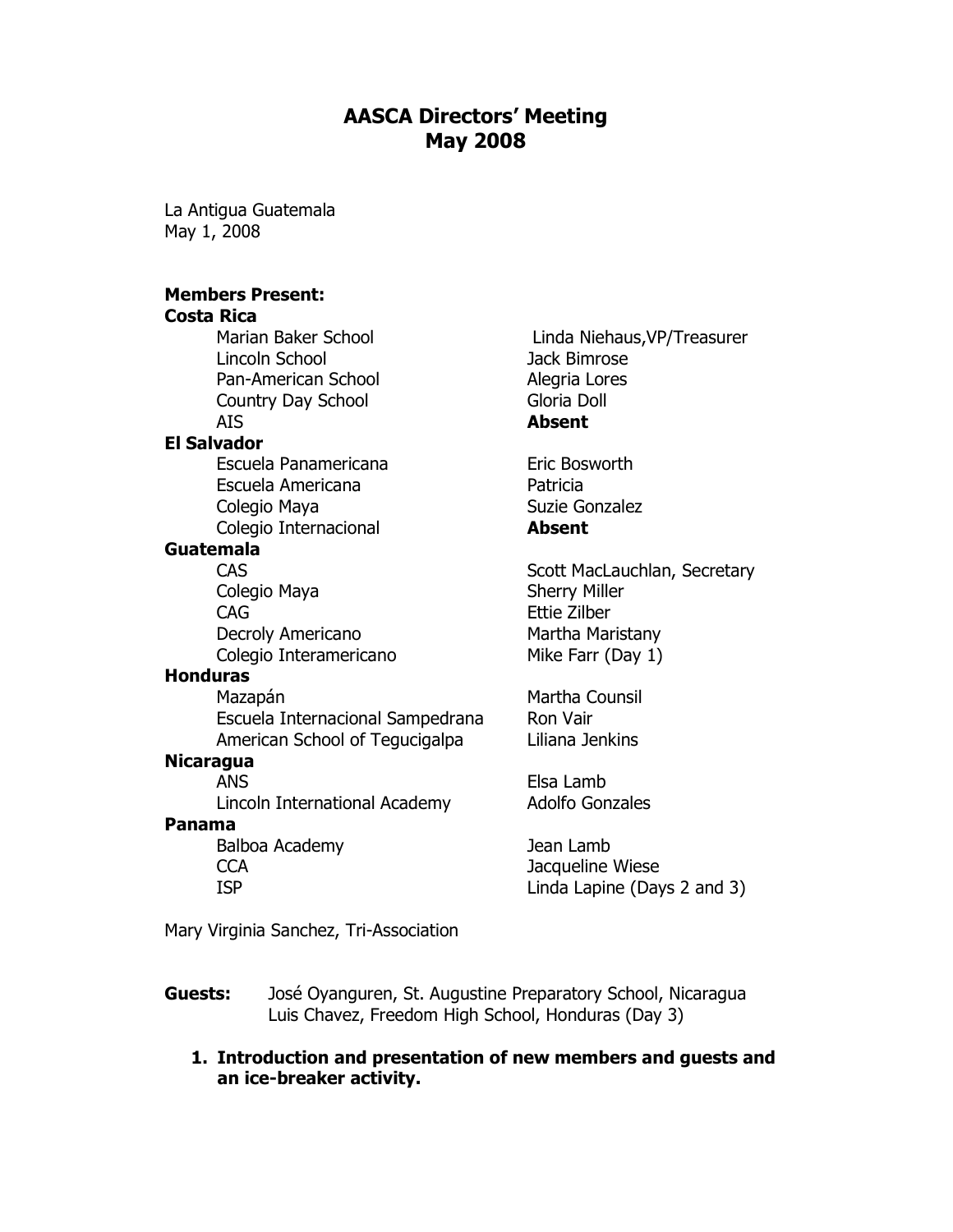# 2. Principals' Report

Maribel Maldonado of Colegio Maya Guatemala presented the report. (attached) In addition to the points outlined in the report, Maribel added:

- o Thanks to the Mazapan School for hosting a productive meeting.
- o The principals reviewed the AASCA mission and membership criteria. They feel that it is unclear and ask the directors to review and clarify these procedures.
- o Many of the sportsmanship issues were dealt with successfully by the extraordinary AD meeting.

## 3. Treasurer's Report

The Association is in sound financial condition with \$83,000 in the bank. There were few expenses this year.

Elsa moved to accept the report and Martha seconded. It was accepted unanimously.

## 4. Website

There was a discussion of the importance of the website as a resource website was underutilized.

Liliana moved to increase the stipend for the webmaster to \$1,000 a year. Martha seconded and the motion was passed unanimously.

# 5. Minutes of 2007 Directors' Meeting

Elsa moved to accept the minutes as read. Gloria seconded and the motion was passed unanimously.

## 6. Agenda

Ettie asked for the Middle School Choir event to be added to the agenda and the agenda was approved as amended.

# 7. Tri-Association Conference

Mary Virginia presented information about the 2008 tri-Association Conference, Leadership for the Success of All Students. It will take place in San Jose this year. Lincoln will be hosting with the help of CDS, Marian Baker and AIS.

## 8. Principals' Recommendations

Action was taken on the following recommendations:  $#1 - As$  the number of AASCA member schools has grown, an imbalance has been created among large and small schools. The principals asked for a review of the definition of large and small schools. Various options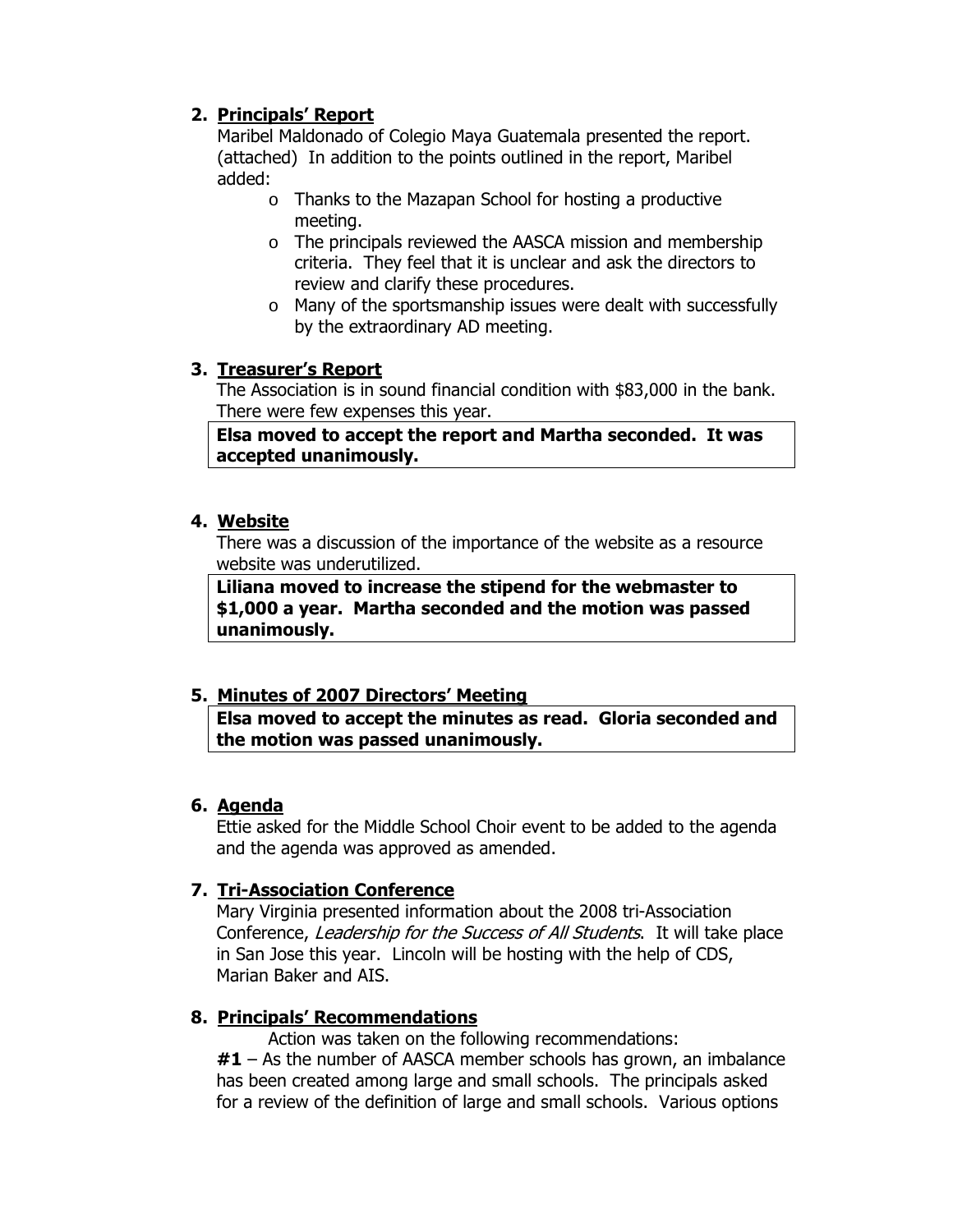were discussed including changing the cutoff number between large and small schools and the creation of three divisions given the growing number of schools.

 Jack proposed three divisions with schools with up to 149 secondary students defined as small schools, 150-349 secondary students as medium schools, and schools with more than 350 secondary students would be defined as large schools.

Elsa moved: the divisions would continue as currently defined for the 2008-2009 school year. Jack's proposal will be referred to the AD and principals' meetings for study and then to the 2009 Directors' meeting for final action. Passed Unanimously.

 $\#$  3 – There was a discussion about the proposal for AD professional development.

Sherry moved: The school that hosts the biannual AD meeting will facilitate a professional development component to support and continue to develop recent efforts in this area. Elsa seconded. Passed unanimously.

#4 – After discussion, it was decided that this did not require action by the Directors and that the principals could make determinations about the terms of office of their officers.

 $# 5 -$  Knowledge Bowl. The principals feel that this has been a very popular and worthwhile event but there is not sufficient time. They request an additional day. There was discussion about the inclusion of JV teams and whether they should do smaller events in preparation before traveling to the AASCA Knowledge Bowl. No consensus was reached.

There was consensus about recommending that a problem-solving strand be included for teams during frequent down times. The host school will work on piloting a new component for the coming year.

Jack moved that the Knowledge Bowl remain as currently programmed for 2008-2009. The matter of JV inclusion should be reviewed at next year's principals' meeting for a final determination at the May 2009 Directors' meeting. Gloria seconded and it was passed unanimously.

 $# 6$  – Translation of documents – The principals recommend the translation of documents developed by the AD's. Consistent with the philosophy of AASCA, these documents should be available in English as well as Spanish.

Sherry moved to authorize the expenditure of up to \$200 for the translation of these documents. Elsa seconded and the motion was passed unanimously.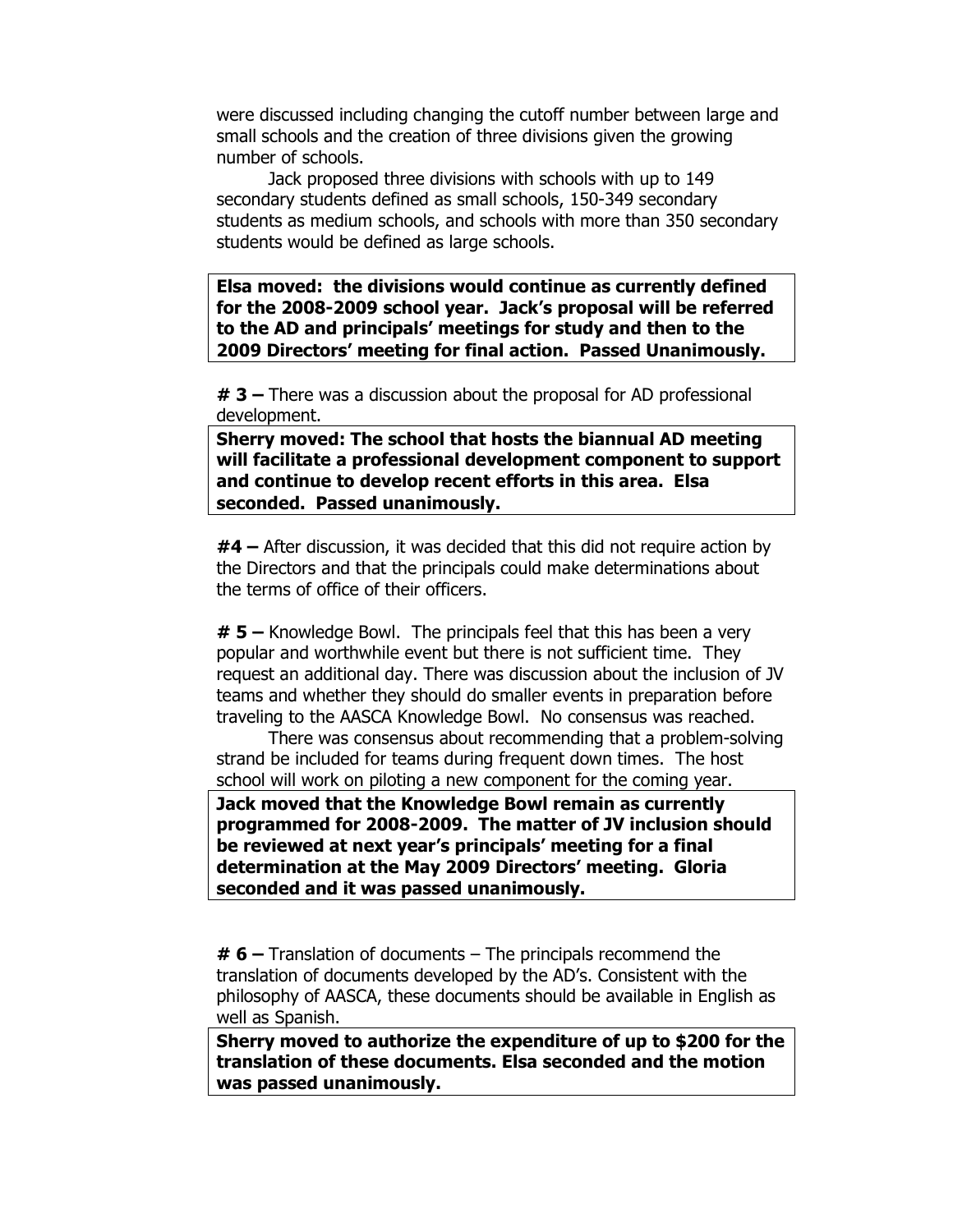$# 7 - AD$  meetings – Because many AD's are not fully bilingual, the principals ask that the host school provide an interpreter for the meetings to facilitate the participation of all AD's. There was a consensus that this was a good idea.

# 8- Flags. In accordance with the principals' recommendation,

Elsa moved: Schools hosting AASCA events will display the flags of the six countries at opening and closing ceremonies. Nationalistic displays will be discouraged during competitions. Accepted unanimously.

 $#$  10 Airfares – there was discussion about high costs of airfare within Central America and its negative impact on the ability of some schools to participate in all events. Given the number of events and travelers, it was decided to approach Taca and Copa to evaluate the possibility of negotiating better fares for AASCA events. Patricia will inquire with Taca and Jacqueline will inquire with Copa. Linda will compile data about the number of events and participants for Patricia and Jacqueline to present.

## Calendar 2008 – 2009

The calendar as presented by the principals was reviewed.

Ettie moved to change large school basketball to Oct  $9 - 13$ . Martha seconded and it was approved 6 to 0.

Small school basketball has two pending options. Linda will talk to ISP and advise.

| The final calendar for the 2008-2009 school year approved as amended:                                                                                                                        |                                                                                                                                                                                                                                                                                       |                                                                                                                                                                                                                                                                  |
|----------------------------------------------------------------------------------------------------------------------------------------------------------------------------------------------|---------------------------------------------------------------------------------------------------------------------------------------------------------------------------------------------------------------------------------------------------------------------------------------|------------------------------------------------------------------------------------------------------------------------------------------------------------------------------------------------------------------------------------------------------------------|
| September 4-7<br>October 8 -12<br>October 14-17<br>October $9 - 13$<br>November 6-9<br>January $29$ – Feb 1<br>February 18-22<br>March 25-29<br>March 25-29<br>April 17-20<br>April 30-May 3 | Leadership Conference<br>Small School Basketball<br><b>Tri-Association Conference</b><br>Large School Basketball<br>Knowledge Bowl<br><b>Music Festival</b><br>Soccer Invitational<br>Small School Volleyball<br>Large School Volleyball<br>Principals' Meeting<br>Directors' Meeting | CAS- Guatemala<br>ISP - Panama<br>Lincoln - Costa Rica<br>EI Sampedrana - Honduras<br>Decroly - Guatemala<br>EI Sampedrana - Honduras<br>CAG – Guatemala<br>Mazapan - Honduras<br>Am School Tegucigalpa – Honduras<br>ANS - Nicaragua<br>Balboa Academy - Panama |
|                                                                                                                                                                                              |                                                                                                                                                                                                                                                                                       |                                                                                                                                                                                                                                                                  |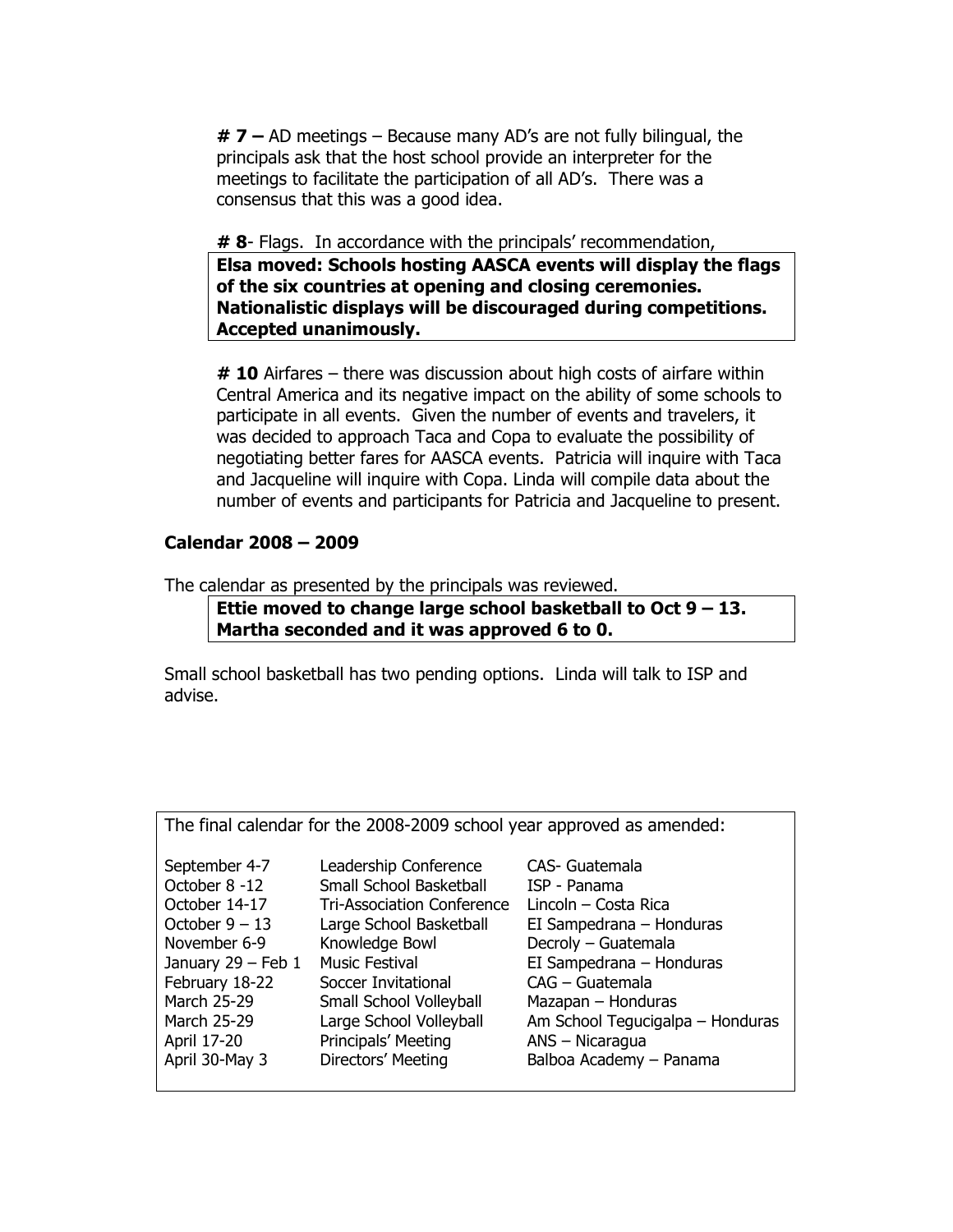## Strategic Planning

Elsa Lamb led a discussion about the future of the Association. There was discussion about vision, mission, philosophy, core values and beliefs.

After an afternoon of discussion and activities, there was consensus about six core values.

Work continued the morning of May 2. Mike Farr from Colegio Interamericano left the meeting and Linda Lapine from ISP joined the group.

After a morning of continued work, the group arrived at a consensus on the following:

## Core Values

AASCA is committed to:

- 1. principles of democracy
- 2. community service and service learning
- 3. providing English and host country instructional programs that empower learners to reach their full potential
- 4. educating for success in a diverse global economy
- 5. formal external accreditation as a standard for educational excellence
- 6. building community through a variety of activities and experiences

#### **Mission**

AASCA provides opportunities for school communities to participate in activities to develop their full potential, social responsibility, and global citizenship.

#### Vision

AASCA will be a model association that develops democratic leadership for today and tomorrow.

## Goals

- 1. Provide professional development events and activities to enhance the teaching-learning process
- 2. Provide a broad range of activities for students with social, learning and performance objectives
- 3. Promote community service and service learning in all member schools
- 4. Strengthen AASCA's organizational identity

It was decided that a task force should be formed to review the language of the values, mission, vision and goals and develop strategies to be presented at next year's meeting. Liliana Jenkins and Martha Counsil will work with the new officers.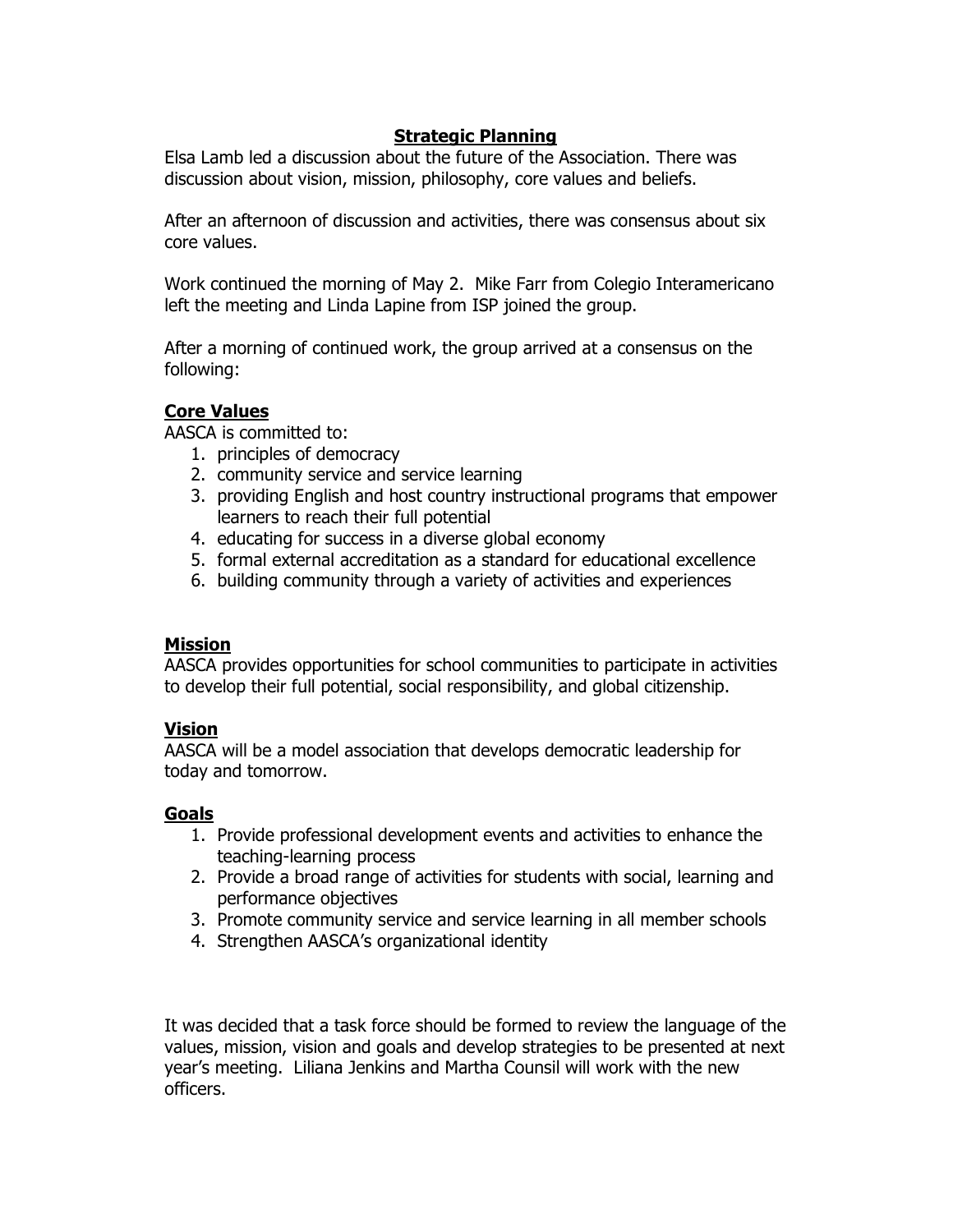## 9. Other events

Middle School choir will be held in the 2009-2010 school year and will alternate years with the Music Festival.

There was little interest in having a library media conference next year. There will be no media conference or business managers' meeting in 2008-2009.

#### 10. Staff Development

There was a consensus about the importance of professional development activities. There was a discussion of possible topics for the 2008-2009 year.

#### Jean moved that assessment be the theme of the 2008-2009 year. Adolfo seconded and it was passed unanimously.

Liliana, Adolfo and Charlie will form a committee to organize the activity.

## 11. Elections of officers for 2008-2010

Pursuant to the bylaws, the Vice President- Treasurer is the presumptive candidate for President. Linda Niehaus agreed to accept the position and her selection was ratified unanimously.

Adolfo Gonzalez was nominated for secretary. He was elected unanimously.

Ron Vair was nominated fro Vice President-Treasurer. He was elected unanimously.

## 12. Website

There was continued discussion about the website and its potential use in staff development. There was a consensus that the website should be used more extensively and more effectively.

Sherry moved the stipend for the webmaster be raised to \$2,000 a year. The motion was passed unanimously.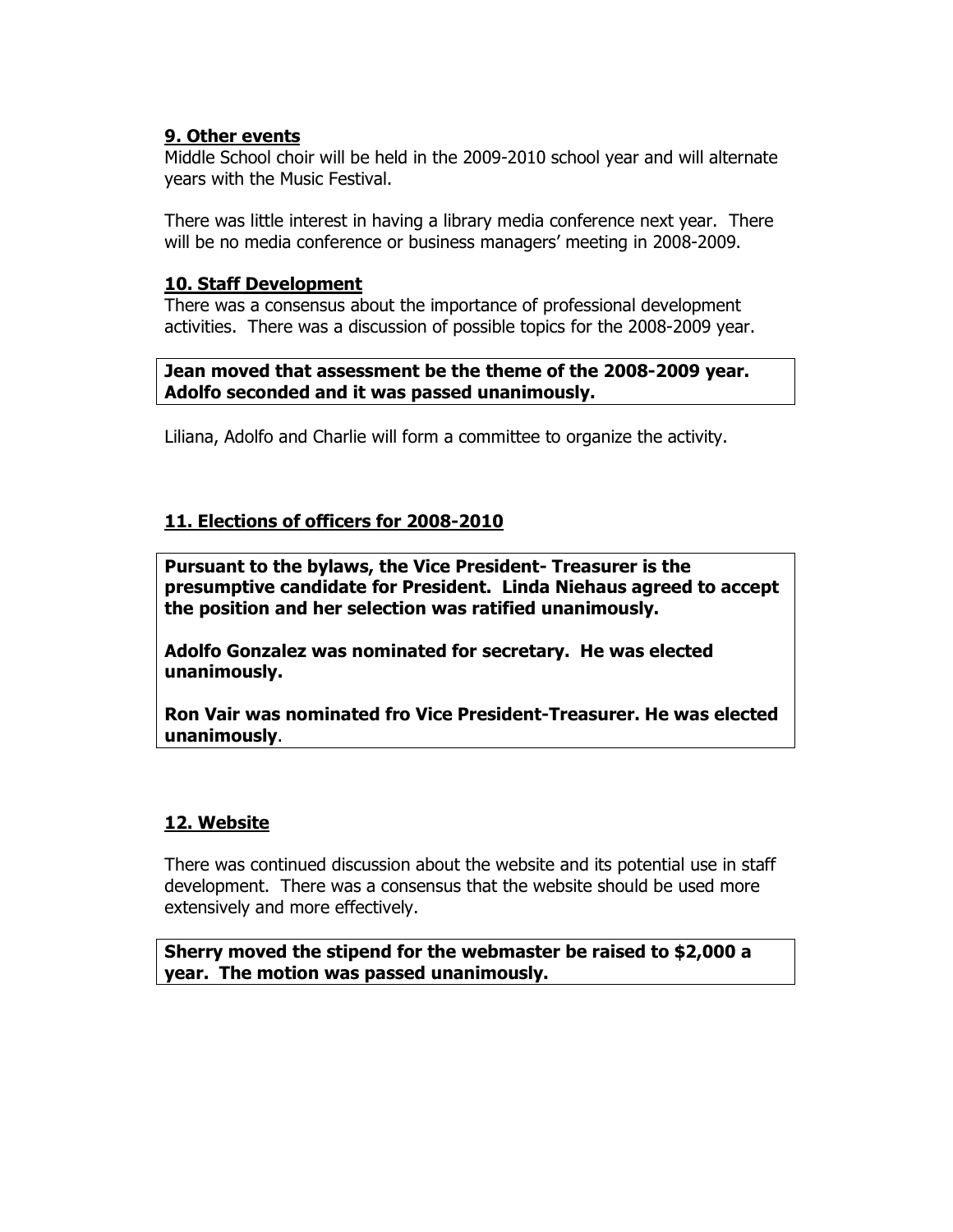On the third day of meetings, Luis Chavez from Freedom High School in San Pedro Sula was in attendance as a guest.

Ettie presented a video of the Middle School Choir event hosted by CAG.

#### 13. Dues

As there is a balance of \$83,000 in the Association's account and few outstanding bills, Sherry moved to leave the dues unchanged for the 2008-2009 school year. Adolfo seconded and the motion passed unanimously.

## 14. New Members

Panamerican School of Costa Rica, the Colegio Maya El Salvador and Crossroads Chrisitan Academy of Panama had been accepted as non-voting members last year. They have all been visited by AASCA and are all in the process of accreditation in the US.

Elsa moved that these three non-voting members be accepted as full members. Sherry seconded and the motion passed unanimously.

Freedom High School of San Pedro Sula has applied for membership.

Elsa moved that Freedom High School be accepted as a non-voting member. Sherry seconded and the motion was passed without dissent.

Ron and Martha Counsil will visit the school. They are beginning the accreditation procedure with NEASC this year. Final action will be pending next year after the reports of these two visits.

St. Augustine Preparatory School in Managua has applied for membership.

Elsa moved to accept St. Augustine as a non-voting member. Liliana seconded and they were accepted without dissent.

Adolfo will visit the school and report next year.

Both Freedom and St. Augustine will be able to participate in the year's events if they pay the dues.

There were recommendations for reviewing the applications of prospective members. There should be a discussion of each member by the entire group of directors without the candidate present and more formal procedures should be established. Linda, Ron and Adolfo will work on a proposal for next year.

Linda moved to accept the recommendations of the principals to give the service awards to Colegio Maya-Guatemala and ANS. Passed without dissent.

There was also consensus that more schools should participate. Scott, as hosting director of the Leadership Conference, will present the awards in